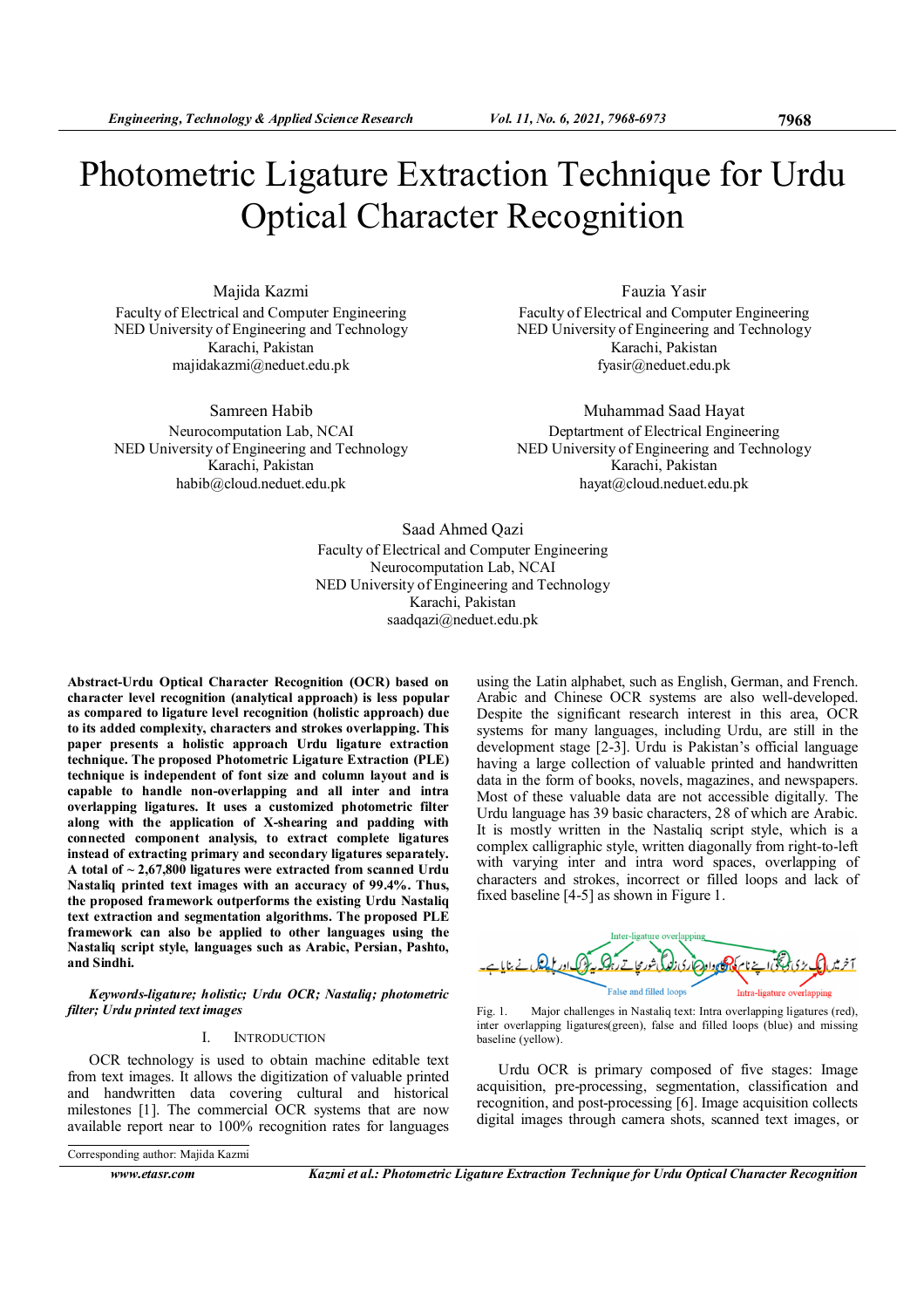generated synthetic images [6]. Pre-processing aims to enhance the quality of an acquired image [6]. Noise and skew removal, binarization, contrast enhancement, etc. are mainly performed in this step with the use of classic image processing techniques. Segmentation decomposes a source image into characters, ligatures, or words [7-8]. This step usually employs projection profile and Connected Component Analysis (CCA). Classification aims to correctly classify the extracted/segmented features (ligatures, characters, words, etc.). The most common classifier methods are Decision Tree (DT), Statistical Classifier (SC), Neural Networks (NNs) [9, 10], Hidden Markov Models (HMMs), and Support Vector Machines (SVMs). Finally, post-processing corrects the recognition errors in the obtained text [10]. The techniques used for OCR post-processing include manual error correction, dictionary-based error correction, and context-based error correction [12-13].

Among the above stages, segmentation at character, ligature, or word level is the most challenging stage in Urdu OCR. Based on these levels, Urdu OCR can be divided into two categories: analytical approach at character level [14-15] and holistic approach at ligature level [7, 16-17]. The analytical approach segments text at character level either explicitly or implicitly. The explicit segmentation requires an extensive knowledge of characters as it explicitly divides handwritten or printed text into characters. Many researchers have adopted the explicit character segmentation [17-21]. On the other hand, implicit segmentation is an integration of the segmentation and recognition processes. Successful work has been reported by researchers for implicit segmentation [22-26] due to the smaller number of segments. However, both algorithms require a massive amount of training data for better results. The holistic approach is also referred to as segmentation-free method. It extracts at ligature or word level. Groups of isolated (nonjoiner) characters and non-isolated (joiner) characters (Figure 2(a)) are termed as ligatures. These ligatures are grouped to form words. Ligatures are further classified as primary and secondary ligatures. Primary ligatures represent the main body of a word, while dots or diacritic marks are the secondary ligatures (Figure 2(b)).



Fig. 2. Word breakdown. (a) Ligatures in an example word, (b) ligature components.

Avoiding character level segmentation has made the holistic method extremely popular [3, 27-32]. Authors in [27] followed the projection technique for text line extraction. The main body and diacritics were identified based on the distance between the horizontal base and the average line. The

technique was tested on a small data set that was not specific to Nastaliq script, consisting of 1050 single characters and ligatures, with 98.86% accuracy. Authors in [28] used the horizontal projection technique. CCA was applied before text segmentation. The horizontal span of each secondary component on the baseline was calculated for the re-association of diacritics to their respective primary ligature. However, this approach assumed to work on text files instead of text images to extract complete ligatures. Similarly, authors in [29] applied the vertical projection profile method for the association of secondary ligatures by calculating the start and end point of diacritics. The proposed method reported 100% and 99% accuracy in baseline identification and ligature extraction respectively on scanned images with 48 font size but this technique ignores intra-overlapping ligatures and is also font size dependent.

Authors in [3] employed the horizontal projection method along with dilation to merge secondary and primary ligatures before line separation from the image. Authors in [30] used only 300 ligature samples to evaluate their proposed method, reporting 91.3% accuracy in segmentation and 78% in diacritics association. Authors in [31] proposed an extraction ligature technique based on 6 heuristic conditions reporting an accuracy of 99.02% on 45 images. Authors in [32] proposed the line segmentation technique with the connected component analysis method on images to collect width, height and centroids of ligatures reporting 99.80% accuracy. However, this technique does not segment multi-column scripts and overlapped inter and intra ligatures. Many recognition techniques carry out separate classifications of primary and secondary components [3, 27-32] to reduce the number of distinct recognizable classes. Such techniques face significant challenges in re-associating the secondary components with their primary components to recognize the entire ligature. The complexity at character segmentation has shifted the focus towards the holistic approach, i.e. the recognition of words or ligatures in the text. Segmenting text at the character level is more complex than the recognition of words and ligatures due to character overlapping, varying inter and intra word spaces, context sensitivity, different forms of characters according to their position in a word or a ligature, and the cursive script style. The literature review reveals that Urdu OCR is an open field for the researcher to design a system capable of incorporating factors such as intra and inter ligature overlapping, multi-column text images with borders, font variation, and mass data of ligatures for classification.

An efficient ligature extraction technique for Urdu OCR is proposed in this paper. The proposed method is capable to extract complete ligatures efficiently unlike separating primary and secondary components. The proposed technique is independent of font size and column layout, and is capable to handle all overlapping and non-overlapping ligatures by addressing the issue of intra overlapped ligatures as well as the complex association of the secondary components. It extracts complete ligatures, rather than separating primary and secondary components, thus secondary ligatures do not need to reassociate with their primary ligature in the classification and recognition steps. The proposed framework is designed for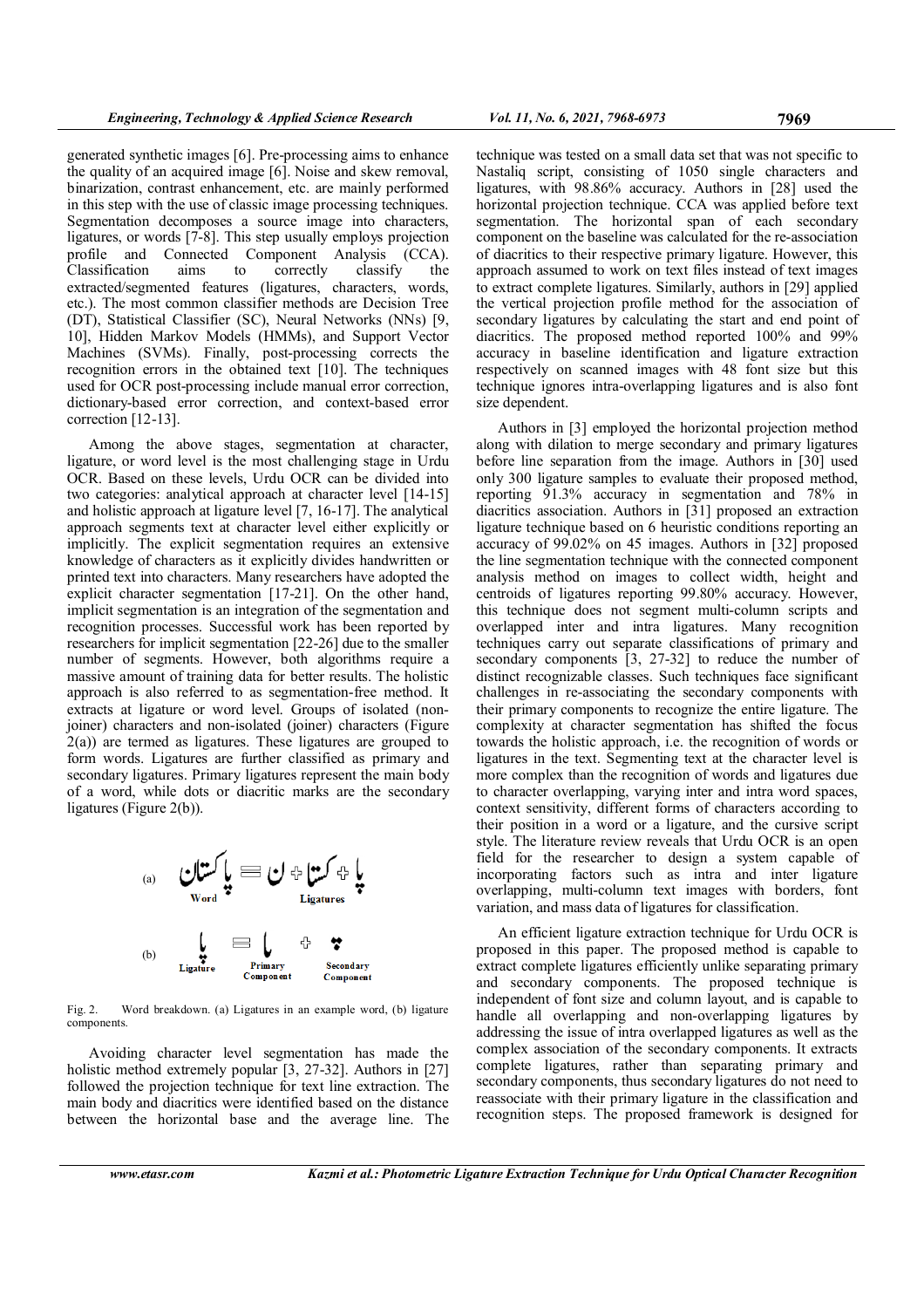Urdu but is applicable to other languages that follow the Nastaliq style, such as Arabic, Persian, Pashto, and Sindhi.

## II. THE PROPOSED METHODOLOGY

The proposed framework for ligature extraction is depicted in Figure 3. It consists of 3 steps: image acquisition, image binarization, and PLE. Urdu printed text images from novels, religious books written in Nastaliq style, in single and double columns and varying font sizes were downloaded from different sources [33] and are referred to as  $I_{img}$ . First, the  $I_{img}$  is converted into binarized images  $I_{th}$  by using hard thresholding. The resultant  $I_{th}$  is a mono-chrome image with white background and black text (Figure 4). Then, an efficient process of PLE is applied on each  $I_{th}$ .



Fig. 3. Framework for Urdu ligature extraction.

# A. Photometric Ligature Extraction (PLE)

The proposed PLE used a customized photometric filter which is specifically designed to decompose an image based on the photometric similarity. The stepwise description of PLE process follows:

- In the first step, PLE deploys a photometric filter to extract text lines  $(L<sub>lines</sub>)$  from the image  $(I<sub>th</sub>)$ . The algorithm in Figure 4 demonstrates the working of the photometric filter. This filter scans the binarized image from top to bottom to detect text using the logical AND operator. The size of the photometric filter is adjusted with the width (W) of the image as (1xW). The output of the photometric filter is then saved in an array. The resultant array is a stream of zeroes and ones, on which unary AND operation is performed to get a single bit value, i.e. 0 or 1. The 0 value indicates the presence of black pixel/s in the row, otherwise the value will be 1.
- In the second step, the image  $L<sub>lines</sub>$  is first rotated counterclockwise by 90º. The photometric filter is then applied to each line of L<sub>lines</sub> to extract both overlapped and non-overlapped ligatures.
- The overlapped ligatures are corrected in this step by applying X-shear transformation and padding simultaneously on each  $L_{\text{lig}}$  to overcome the most

challenging issue of inter and intra ligatures overlapping. The output of this step consists of the sheared and padded ligatures L<sub>sheared-lig</sub>.

- In this step, the L<sub>sheared-lig</sub> images are classified into two classes based on the extent value of the first encountered ligature in image using CCA. Height, width, centroid, etc. are major properties obtained through the CCA method. The developed methodology utilized another component property termed as extent which is defined as the ratio of contour area to the bounding rectangle area. The extent value is a key feature in distinguishing secondary and primary ligatures with 99% accuracy. If the extent value of ligature is less than the hard threshold value, then dilatation operation is carried out on the encountered ligature producing Ligs, dilated. This process reduces the distance between the primary and the secondary component of a ligature.
- In the last step, the photometric filter is again applied to all dilated and non-dilated ligatures Lligs, dilated and Lligs, non-dilated to extract complete ligatures as final output Lextracted-ligs.

| <b>Input:</b> UrduPrintedTextImages $\{I_{\text{img}}\}$<br><b>Output:</b> SegmentedLines $\{L_{\text{lines}}\}$ |  |  |  |  |  |  |  |
|------------------------------------------------------------------------------------------------------------------|--|--|--|--|--|--|--|
| for each image do                                                                                                |  |  |  |  |  |  |  |
| Rows=height of image, Set Index=0                                                                                |  |  |  |  |  |  |  |
| Apply thresholding & saved as binarized image                                                                    |  |  |  |  |  |  |  |
| Construct Photometric filter [1xW] size                                                                          |  |  |  |  |  |  |  |
| Background pixel values are co-efficient of filter                                                               |  |  |  |  |  |  |  |
| while $Index <$ Rows do                                                                                          |  |  |  |  |  |  |  |
| Apply AND operation on each row                                                                                  |  |  |  |  |  |  |  |
| res=resAND.getAND(Filter, thresholdedImg,)                                                                       |  |  |  |  |  |  |  |
| if $res = 0$ then                                                                                                |  |  |  |  |  |  |  |
| $startLine = getRowvalue(i)$                                                                                     |  |  |  |  |  |  |  |
| $Index++$                                                                                                        |  |  |  |  |  |  |  |
| while $res!=0$ do                                                                                                |  |  |  |  |  |  |  |
| $endLine = getRowvalue(i)$                                                                                       |  |  |  |  |  |  |  |
| $Index++$                                                                                                        |  |  |  |  |  |  |  |
| end                                                                                                              |  |  |  |  |  |  |  |
| cropLine=thresholdedImg[startLine:endLine]                                                                       |  |  |  |  |  |  |  |
| Append to the list of extracted line (Lline)                                                                     |  |  |  |  |  |  |  |
| end                                                                                                              |  |  |  |  |  |  |  |
| $Index++$                                                                                                        |  |  |  |  |  |  |  |
| Return extracted lines from image.                                                                               |  |  |  |  |  |  |  |

Fig. 4. The photometric filter algorithm.



Fig. 5. The result of image binarization  $(I_{th})$  on the input image  $I_{img}$ .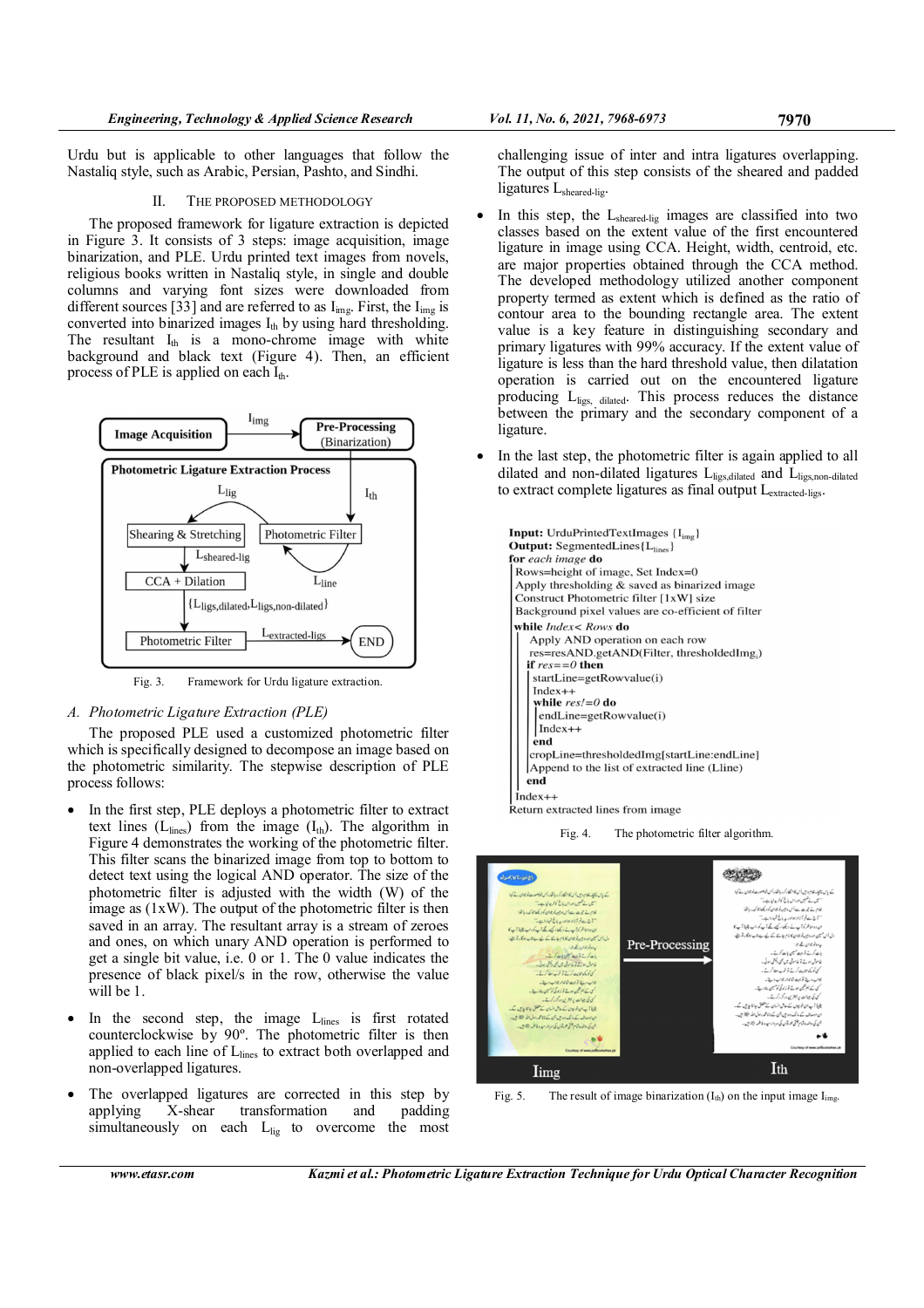#### B. Demonstration of the Proposed PLE

The stepwise demonstration of the proposed PLE technique is shown in Figure 6. The input of the PLE technique is a mono-chrome image with white background and black text (Figure 5).



Fig. 6. PLE framework illustration. (a) An extracted line  $(L_{\text{line}})$ . (b) Segmented ligatures from the sentence in (a). The red encircled ligatures are overlapped. (c) The overlapping issue of ligatures obtained in (b) is resolved by X-shearing of ligatures encircled as green. (d) List of ligatures (Lligs,dilated,Lligs,non-dilated) after morphological operation (dilation). Correctly extracted ligatures ( $L_{\text{extracted-ligs}}$ ) after PF applied on ( $L_{\text{lig},\text{dilated}}$ , $L_{\text{lig},\text{non-dilated}}$ ).

In the first step, text lines are extracted one by one from the text image by applying the photometric filter (Figure 6(a)). In the next step, each extracted line is first rotated counterclockwise and then again passes through the photometric filter to extract both overlapped (marked as red circle) and non-overlapped ligatures (Figure 6(b)). The issue of inter and intra overlapping is resolved (see Figure 6(c), marked as green circles) by applying X-shearing and padding simultaneously on each ligature. Figure 6(d) depicts the list of

dilated and non-dilated ligatures. The dilation process reduces the distance between the primary and secondary component of a ligature. Finally, the photometric filter is again applied on these ligatures to get the final output as shown in Figure 6(e). This step will further enhance the correct separation of ligatures.

## III. RESULTS AND ANALYSIS

The proposed Urdu ligature extraction framework was evaluated on downloaded Urdu printed text images. The technique was tested on a total of 600 novel and book images. The working dataset mainly comprised of non-overlapping lines with no boundary across images. First, the photometric filter was applied on the images and extracted lines with an accuracy of 99.6%. A total of 13,200 lines were extracted from 600 images. These lines were then segmented into ligatures. A total of 267,800 ligatures were extracted after the complete execution of all the steps of the proposed PLE with an overall accuracy of 99.4%. Table I compares the proposed ligature extraction framework with previously reported methods. Authors in [27] evaluated their approach on 1050 ligatures with 98.86% accuracy in primary and secondary stroke extraction. Authors in [29] achieved 99% accuracy in ligature and diacritics extraction. Authors in [30] tested their system on 300 sample images out of which 274 were segmented correctly with 91.3% accuracy. Authors in [30] analyzed 45 Urdu images to classify and associate the connected components with 99.02% accuracy. Authors in [32] used 10,063 text lines to test their algorithm and reported an accuracy of 99.8%.

However, as discussed above, due to the limited data set of ligatures, researchers have mostly deployed algorithms on their own datasets to check the accuracy of ligature segmentation/extraction. Therefore, the accuracy depends upon the complexity of the text images used for segmentation and reassociation of primary and secondary components. Segmentation algorithms achieving segmentation accuracy near 99% apply CCA for primary and secondary component segmentation in [28, 31-32] and projection profile method in [3, 27, 29-30] and then reassociate the secondary components. These studies also ignore the extraction of inter overlapped ligatures. The last row of Table I presents the findings of the proposed technique. The proposed solution resolved the problem of inter ligature overlapping with an accuracy of 99.4%. However, the efficiency of the proposed method is reduced due to the redundant use of the word . This complete ligature remains unaffected even after X-shearing because the primary component Alif " | " lies in the region of the second main component 'يک' and the diacritics also overlap with the neighboring primary components. It was observed that spacing between diacritics that lie below the main body sometimes leads to incorrect line segmentation.

#### IV. CONCLUSION

This paper presented an efficient ligature extraction technique for the extraction of Urdu ligatures in Nastaliq fonts. The technique used a customized photometric filter along with the application of X-shearing and padding with CCA that result in the efficient extraction of overlapped and non-overlapped ligatures. The proposed framework achieves an accuracy of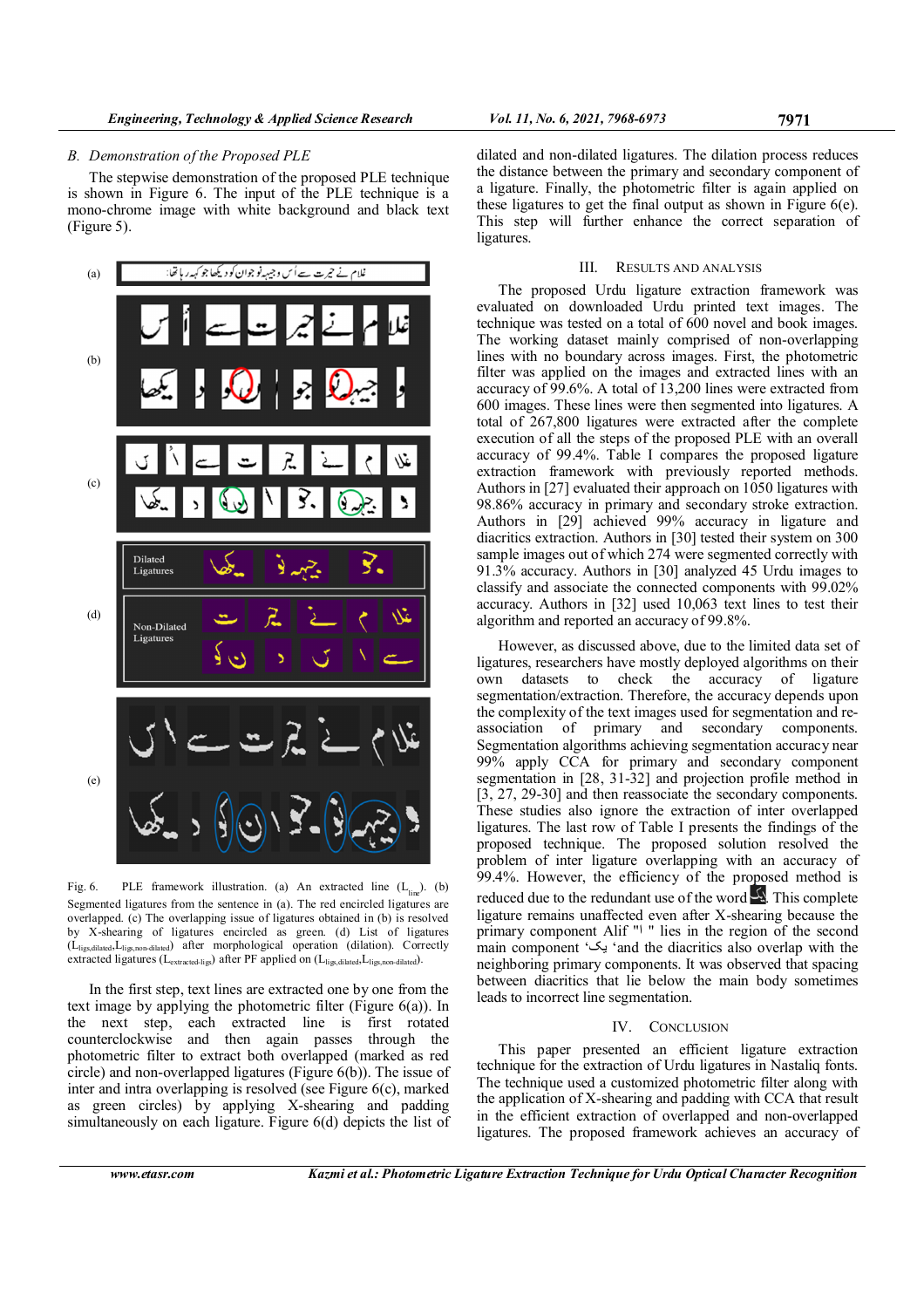99.4%. The efficiency of PLE technique can be enhanced by overcoming the association of secondary ligatures to respective main component before the extraction of text lines. This work can also be deployed for other Nastaliq script-based languages like Persian, Pashto, Saraiki, Panjabi, etc..

| TABLE I. |  | COMPARISON WITH RELEVANT HOLISTIC APPROACHES |  |
|----------|--|----------------------------------------------|--|
|          |  |                                              |  |

| Work                   | <b>Ligature Extraction</b>                                                |                                           |                                                                                                                             |                    | <b>Extracted</b>        |
|------------------------|---------------------------------------------------------------------------|-------------------------------------------|-----------------------------------------------------------------------------------------------------------------------------|--------------------|-------------------------|
|                        | Technique                                                                 | <b>Result</b>                             | <b>Limitations</b>                                                                                                          | Accuracy<br>$($ %) | overlapped<br>ligatures |
| $[32]$                 | <b>CCA</b>                                                                | Separate primary and secondary components | Declares the secondary ligature as primary<br>ligature when the size exceeds the threshold value                            | 99.8               | No                      |
| [30]                   | PP                                                                        | Separate primary and secondary components | - Extracted only 300 ligatures<br>- Low diacritics association accuracy                                                     | 91.3               | No                      |
| [31]                   | <b>CCA</b>                                                                | Separate primary and secondary components | - Relies on zonal information<br>- Tested on only 45 images                                                                 | 99.02              | N <sub>0</sub>          |
| [29]                   | PP                                                                        | Separate primary and secondary components | - Cannot extract overlapped ligatures<br>-Dependent on font size of 48                                                      | 99.0               | No                      |
| $[27]$                 | PP                                                                        | Separate primary and secondary components | -Did not specify the script style<br>-The system was tested on 1050 ligatures                                               | 98.86              | N <sub>0</sub>          |
| [28]                   | <b>CCA</b>                                                                | Separate primary and secondary components | The proposed method was directly tested on text<br>files                                                                    | 97.4               | N <sub>0</sub>          |
| Proposed<br><b>PLE</b> | Photometric filter,<br>X-shearing and<br>stretching, CCA, and<br>dilation | Complete ligature extraction              | - Uneven baseline recognition<br>-Narrow spacing between the ligatures of the<br>word $\mathbf{Q}$ which reduces efficiency | 99.4               | Yes                     |

**REFERENCES** 

- [1] A. Wali and S. Hussain, "Context Sensitive Shape-Substitution in Nastaliq Writing System: Analysis and Formulation," 2007, pp. 53–58, https://doi.org/10.1007/978-1-4020-6268-1\_10.
- [2] S. T. Javed and S. Hussain, "Segmentation Based Urdu Nastalique OCR," in Progress in Pattern Recognition, Image Analysis, Computer Vision, and Applications, 2013, pp. 41–49, https://doi.org/10.1007/978- 3-642-41827-3\_6.
- [3] I. U. Din, Z. Malik, I. Siddiqi, and S. Khalid, "Line and Ligature Segmentation in Printed Urdu Document Images," presented at the 3rd International Conference on Computational and Social Sciences, Oct. 2015.
- [4] S. Naz, A. I. Umar, S. B. Ahmed, S. H. Shirazi, M. Imran Razzak, and I. Siddiqi, "An Ocr system for printed Nasta'liq script: A segmentation based approach," in 17th IEEE International Multi Topic Conference 2014, Dec. 2014, pp. 255–259, https://doi.org/10.1109/INMIC.2014. 7097347.
- [5] H. R. Khan, M. A. Hasan, M. Kazmi, N. Fayyaz, H. Khalid, and S. A. Qazi, "A Holistic Approach to Urdu Language Word Recognition using Deep Neural Networks," Engineering, Technology & Applied Science Research, vol. 11, no. 3, pp. 7140–7145, Jun. 2021, https://doi.org/ 10.48084/etasr.4143.
- [6] N. H. Khan and A. Adnan, "Urdu Optical Character Recognition Systems: Present Contributions and Future Directions," IEEE Access, vol. 6, pp. 46019–46046, 2018, https://doi.org/10.1109/ACCESS.2018. 2865532.
- [7] S. Chanda and U. Pal, "English, Devnagari and Urdu Text Identification," in Proc. international conference on document analysis and recognition, 2005, pp. 538–545.
- A. Rana and G. S. Lehal, "Offline Urdu OCR using Ligature based Segmentation for Nastaliq Script," Indian Journal of Science and Technology, vol. 8, no. 35, pp. 1–9, Dec. 2015, https://doi.org/10.17485/ijst/2015/v8i35/86807.
- [9] M. Alghobiri, "A Comparative Analysis of Classification Algorithms on Diverse Datasets," Engineering, Technology & Applied Science Research, vol. 8, no. 2, pp. 2790–2795, Apr. 2018, https://doi.org/ 10.48084/etasr.1952.
- [10] S. R. Basha, J. K. Rani, and J. J. C. P. Yadav, "A Novel Summarizationbased Approach for Feature Reduction Enhancing Text Classification Accuracy," Engineering, Technology & Applied Science Research, vol. 9, no. 6, pp. 5001–5005, Dec. 2019, https://doi.org/10.48084/etasr.3173.

CCA: Connected Component Analysis, PP: Projection Profile

- [11] I. A. Doush, F. Alkhateeb, and A. H. Gharaibeh, "A novel Arabic OCR post-processing using rule-based and word context techniques," International Journal on Document Analysis and Recognition (IJDAR), vol. 21, no. 1, pp. 77–89, Jun. 2018, https://doi.org/10.1007/s10032-018- 0297-y.
- [12] Y. Bassil and M. Alwani, "OCR Post-Processing Error Correction Algorithm using Google Online Spelling Suggestion," arXiv:1204.0191 [cs], Apr. 2012, Accessed: Dec. 01, 2021. [Online]. Available: http://arxiv.org/abs/1204.0191.
- [13] K. Kukich, "Techniques for automatically correcting words in text," ACM Computing Surveys, vol. 24, no. 4, pp. 377–439, Dec. 1992, https://doi.org/10.1145/146370.146380.
- [14] S. Naz, K. Hayat, M. Imran Razzak, M. Waqas Anwar, S. A. Madani, and S. U. Khan, "The optical character recognition of Urdu-like cursive scripts," Pattern Recognition, vol. 47, no. 3, pp. 1229–1248, Mar. 2014, https://doi.org/10.1016/j.patcog.2013.09.037.
- [15] S. A. Husain, "A multi-tier holistic approach for Urdu Nastaliq recognition," in International Multi Topic Conference, 2002. Abstracts.<br>INMIC 2002., Karachi, Pakistan, Dec. 2002, pp. 84-84, Karachi, Pakistan, Dec. https://doi.org/10.1109/INMIC.2002.1310191.
- [16] S. T. Javed, S. Hussain, A. Maqbool, S. Asloob, S. Jamil, and H. Moin, "Segmentation Free Nastalique Urdu OCR," International Journal of Computer and Information Engineering, vol. 4, no. 10, pp. 1514–1519, Oct. 2010.
- [17] U. Pal and A. Sarkar, "Recognition of printed Urdu script," in Seventh International Conference on Document Analysis and Recognition, 2003. Proceedings., Edinburgh, UK, Aug. 2003, pp. 1183–1187, https://doi.org/10.1109/ICDAR.2003.1227844.
- [18] Z. Ahmad, J. K. Orakzai, and I. Shamsher, "Urdu compound Character Recognition using feed forward neural networks," in 2009 2nd IEEE International Conference on Computer Science and Information Technology, Beijing, China, Aug. 2009, pp. 457–462, https://doi.org/ 10.1109/ICCSIT.2009.5234683.
- [19] S. A. Sattar, S. Haque, and M. K. Pathan, "A Finite State Model for Urdu Nastalique Optical Character Recognition," International Journal of Computer Science and Network Security, vol. 9, no. 9, pp. 116–122, 2009.
- [20] S. T. Javed, "Investigation into a segmentation-based OCR for the Nastaleeq writing system," M.S. thesis, National University of Computer and Emerging Sciences, Lahore, Pakistan, 2007.
- [21] S. Mir, S. Zaman, and M. W. Anwar, "Printed Urdu Nastalique Script Recognition Using Analytical Approach," in 2015 13th International